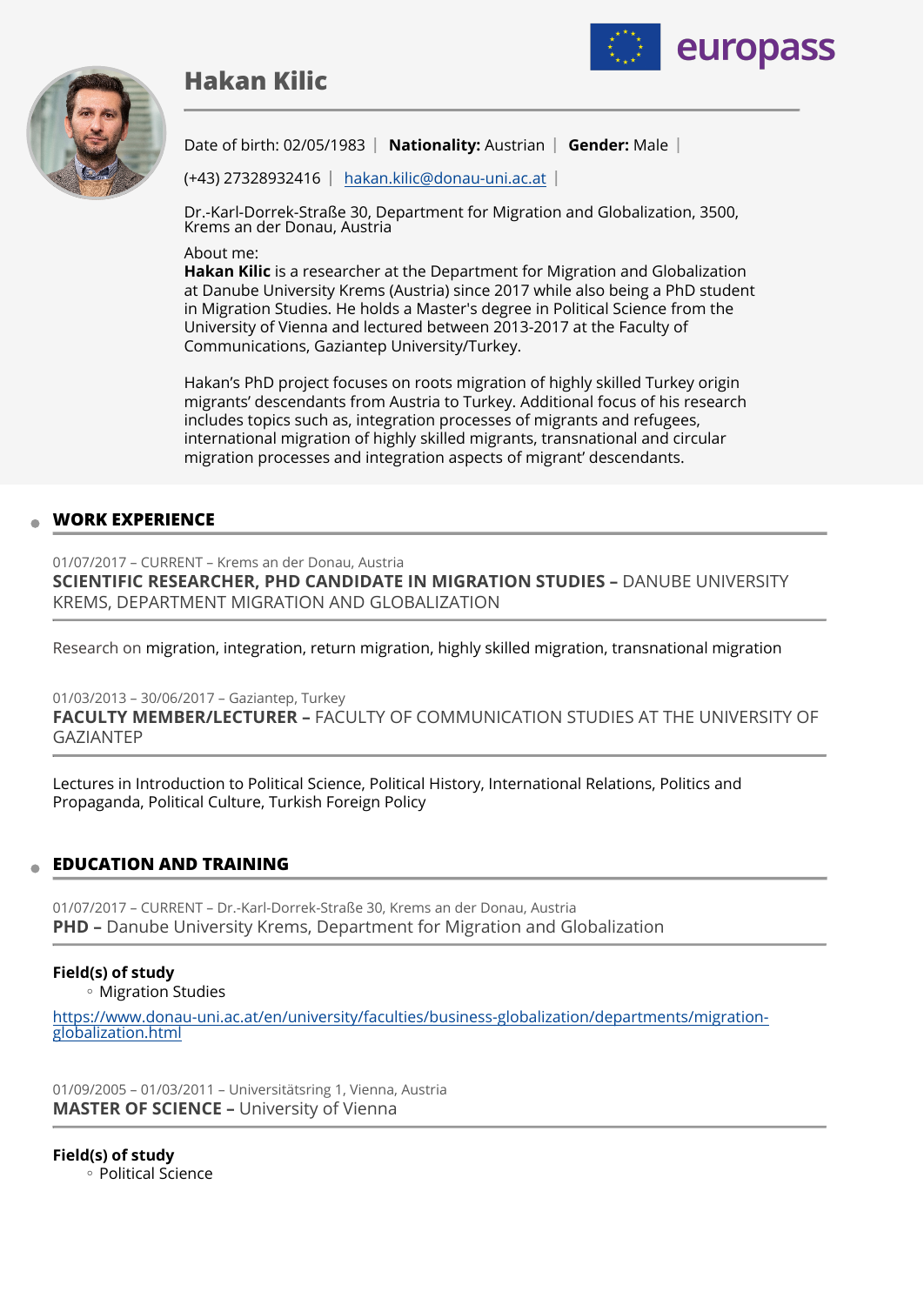### **LANGUAGE SKILLS**

#### Mother tongue(s): **TURKISH**

Other language(s):

|                | <b>UNDERSTANDING</b> |         | <b>SPEAKING</b>      |                       | <b>WRITING</b> |
|----------------|----------------------|---------|----------------------|-----------------------|----------------|
|                | Listening            | Reading | Spoken<br>production | Spoken<br>interaction |                |
| <b>GERMAN</b>  | C)                   | C2      | C2                   | C2                    | C2             |
| <b>ENGLISH</b> | C٦                   |         | C1                   | C1                    | C1             |

*Levels: A1 and A2: Basic user; B1 and B2: Independent user; C1 and C2: Proficient user*

#### **DIGITAL SKILLS**

Microsoft Office  $\parallel$  MAXQDA (qualitative analysis software)  $\parallel$  Zoom  $\parallel$  Social Media

#### **PUBLICATIONS**

**Turkish Migration Policy from the 1960s Until Today: What National Development Plans Tell Us** 

Journal of International Migration and Integration <https://link.springer.com/article/10.1007/s12134-021-00912-3> – 2021

#### **Thanatechnology and the Living Dead: New Concepts in Digital Transformation and Human-Computer Interaction**

OMICS: A Journal of Integrative BiologyVol. 25, No. 7 <https://www.liebertpub.com/doi/full/10.1089/omi.2021.0100> – 2021

**Selbstwahrnehmung von Frauen mit Fluchterfahrung im Spiegel von Integrationserwartungen** 

[https://www.austriaca.at/0xc1aa5576\\_0x003c552f.pdf](https://www.austriaca.at/0xc1aa5576_0x003c552f.pdf) – 2021

#### **Migration Studies: A 21st Century Scholarship Shaping Human and Planetary Health**

OMICS: A Journal of Integrative BiologyVol. 23, No. 8 <https://doi.org/10.1089/omi.2019.0110>– 2019

### **Turkish Policy Developments towards Highly Skilled Immigration and the position of Austria**

Edition Donau-Universität Krems <https://door.donau-uni.ac.at/open/o:428> – 2019